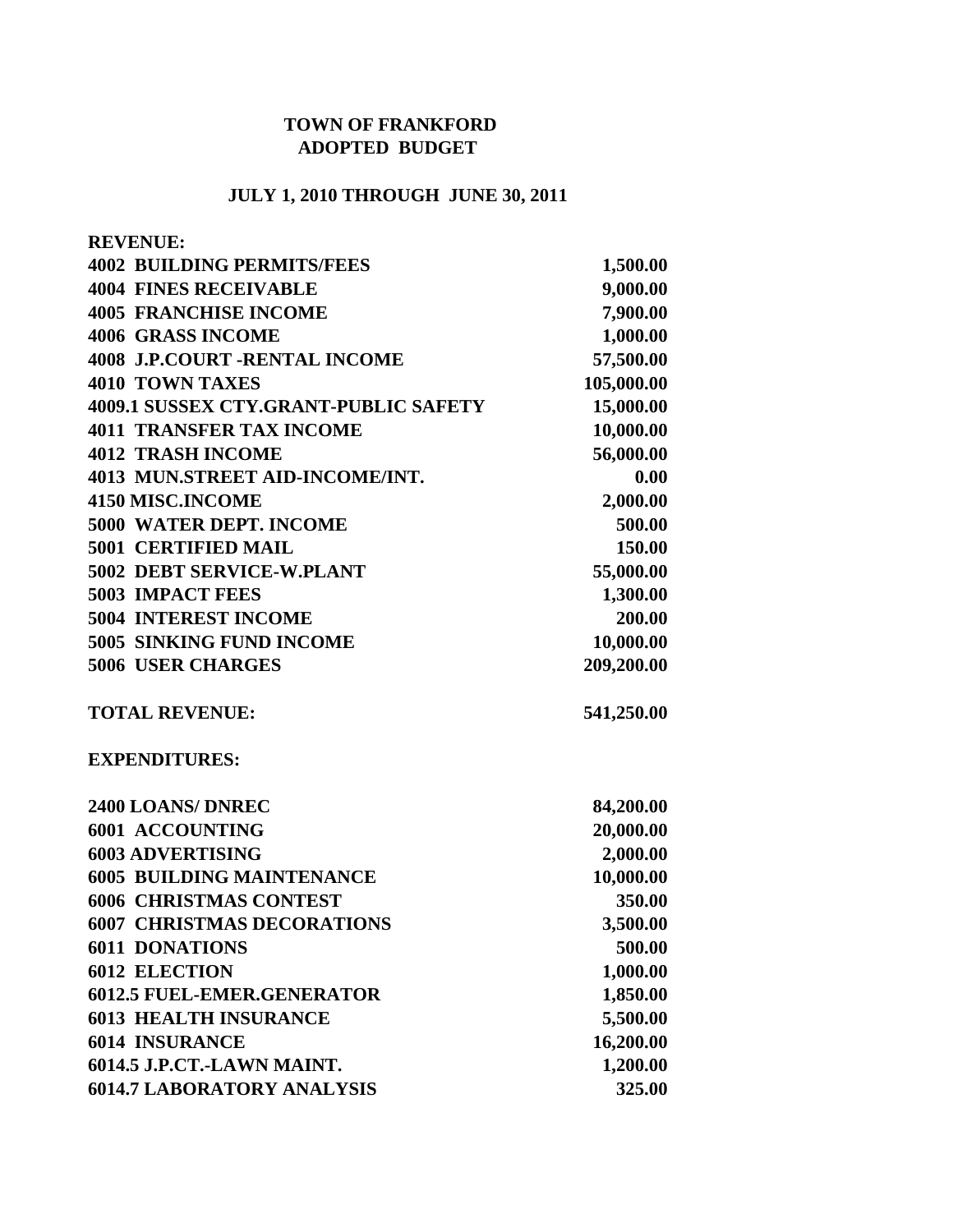| <b>6015 LEGAL SERVICES</b>                  | 8,000.00  |
|---------------------------------------------|-----------|
| <b>6016 MEETINGS / SEMINARS</b>             | 100.00    |
| <b>6017 MEMBERSHIP / DUES</b>               | 100.00    |
| <b>6018 OFFICE EQUIPMENT-COMPUTER</b>       | 1,500.00  |
| <b>6019 OFFICE SUPPLIES</b>                 | 1,500.00  |
| 6019.1 PARK-COMMUNITY DAY EXP.              | 100.00    |
| <b>6021 POSTAGE / SHIPPING</b>              | 1,500.00  |
| <b>6022 REIMBURSEMENTS</b>                  | 100.00    |
| <b>6023 SEWER</b>                           | 1,400.00  |
| <b>6025 SINKING FUND</b>                    | 9,800.00  |
| <b>6025.5 SLUDGE REMOVAL</b>                | 7,250.00  |
| <b>6026 POLICE COVERAGE</b>                 | 100.00    |
| <b>6027 STREET MAINTENANCE</b>              | 20,000.00 |
| <b>6029 TELEPHONE</b>                       | 1,500.00  |
| <b>6030 TOWN EQUIPMENT-DUMP TRAILER</b>     | 2,500.00  |
| <b>6031 TOWN PARK</b>                       | 5,000.00  |
| 6032 TRASH                                  | 35,000.00 |
| <b>6033 UTILITIES-HEADER ACCT.</b>          | 100.00    |
| <b>6034 ELECTRIC</b>                        | 13,730.00 |
| <b>6036 HEAT</b>                            | 400.00    |
| <b>6561 DE STATE UNEMPLOYMENT</b>           | 800.00    |
| <b>6562 PAYROLL TAXES</b>                   | 8,000.00  |
| 6563 WAGES                                  | 55,000.00 |
| <b>7001 ANALYTICAL SERVICES</b>             | 30,000.00 |
| 7002 AUTO-GAS                               | 700.00    |
| <b>7003 CHEMICALS</b>                       | 22,000.00 |
| <b>7004 CONSUMER REPORT-WATER</b>           | 300.00    |
| 7005 DISTRIBUTION LINE-REPAIR & MAINTENANCE | 12,000.00 |
| <b>7006 ENGINEERING SERVICES</b>            | 2,000.00  |
| <b>7007 EQUIPMENT PURCHASES</b>             | 100.00    |
| 7009.4 HEALTH INSURANCE                     | 15,400.00 |
| 7011 MEMBERSHIP /DUES-W.PLANT               | 550.00    |
| 7012 MISC.-REIMBURSABLES                    | 500.00    |
| 7013 OFFICE EXPENSE-SUPPLIES-W.P.           | 500.00    |
| 7014.1 PENALTIES                            | 100.00    |
| 7015 POSTAGE/SHIPPING-W.F.                  | 1,500.00  |
| 7017 REPAIRS/ TRUCK-PICKUP/EQUIPMENT        | 1,500.00  |
| <b>7018 SEWER</b>                           | 1,000.00  |
| <b>7019 TELEPHONE</b>                       | 500.00    |
| 7022 UTILITIES-ELECTRIC                     | 25,000.00 |
| 7023 UTILITIES-HEAT                         | 1,000.00  |
| <b>7025 WATER METERS</b>                    | 500.00    |